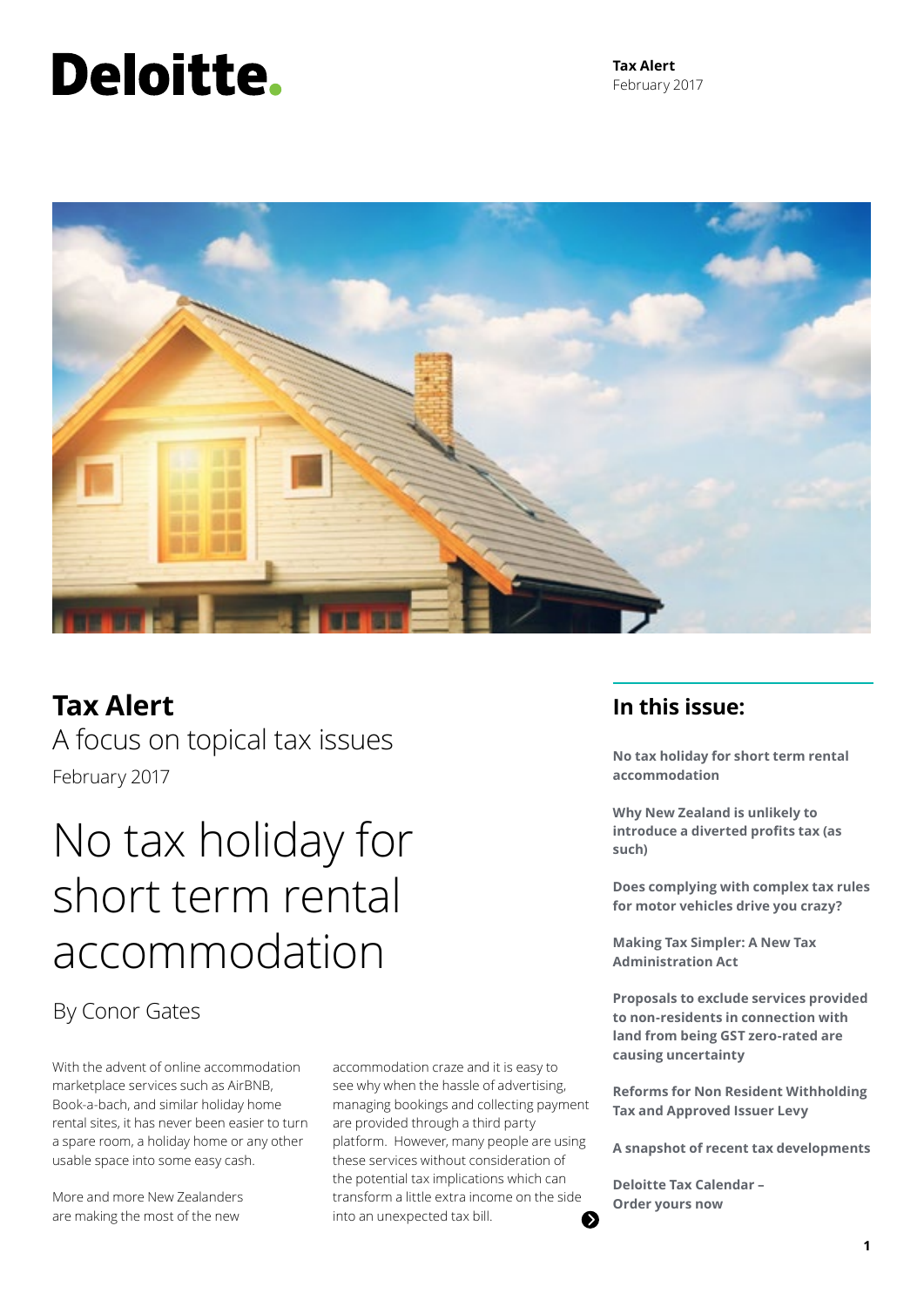

We have set out some of the issues below, including a few traps for the unwary that might arise when making property available for use as short term accommodation.

### **The basics – calculating and paying income tax**

New Zealand's tax laws require that income earned in a business which is carried on for profit is subject to tax. Income earned by providing short term accommodation through a peer-to-peer service is no exception to the rule.

A taxpayer may deduct the costs incurred from operating the short term accommodation with deductions determined on a reasonable basis to reflect the costs actually attributable to the activity, particularly where the expenses have both private and business elements (e.g. insurance, interest and rates).

Taxpayers may also fall within the provisional tax rules if their tax liability in a prior year exceeds \$2,500. Provisional tax requires a taxpayer to make advance payments of tax in expectation of their future tax liabilities.

### **The less obvious – the mixed use asset rules**

The available deductions against the income can be greatly affected by the mixed use asset rules which apply in scenarios where a property is partly used in a year to derive income, is partly used for the owners (or associated persons) personal enjoyment and is not used at all for a period.

The mixed use asset rules alter the apportionment of expenses between business and personal use and can have a material impact on the calculation of taxable income. To the extent that expenses are not directly attributable to providing the short term accommodation (e.g. rates, insurance and interest) the available deductions are decreased based on proportionate business and private use.

The mixed use asset rules apply to properties owned by individuals, partnerships, look-through companies, trusts and other close companies and therefore capture the most common investment or asset protection vehicles used in New Zealand.

### **The spanner in the works – short term accommodation and the GST rules**

While it may not be apparent to many, providing short term accommodation is a taxable supply for New Zealand GST purposes. Taxpayers need to be aware of the potential impact of falling into the GST net because once they are caught there is no escape.

The whole spectrum of GST issues relating to short term accommodation are greater than can be put in this article so we have listed some of the most common issues below.

#### **GST registration**

The GST issues start with the question of GST registration which can either occur voluntarily or otherwise is required if taxable supplies exceed (or are expected



**Conor Gates Senior Consultant** Tel: +64 3 474 8692 Email: cgates@deloitte.co.nz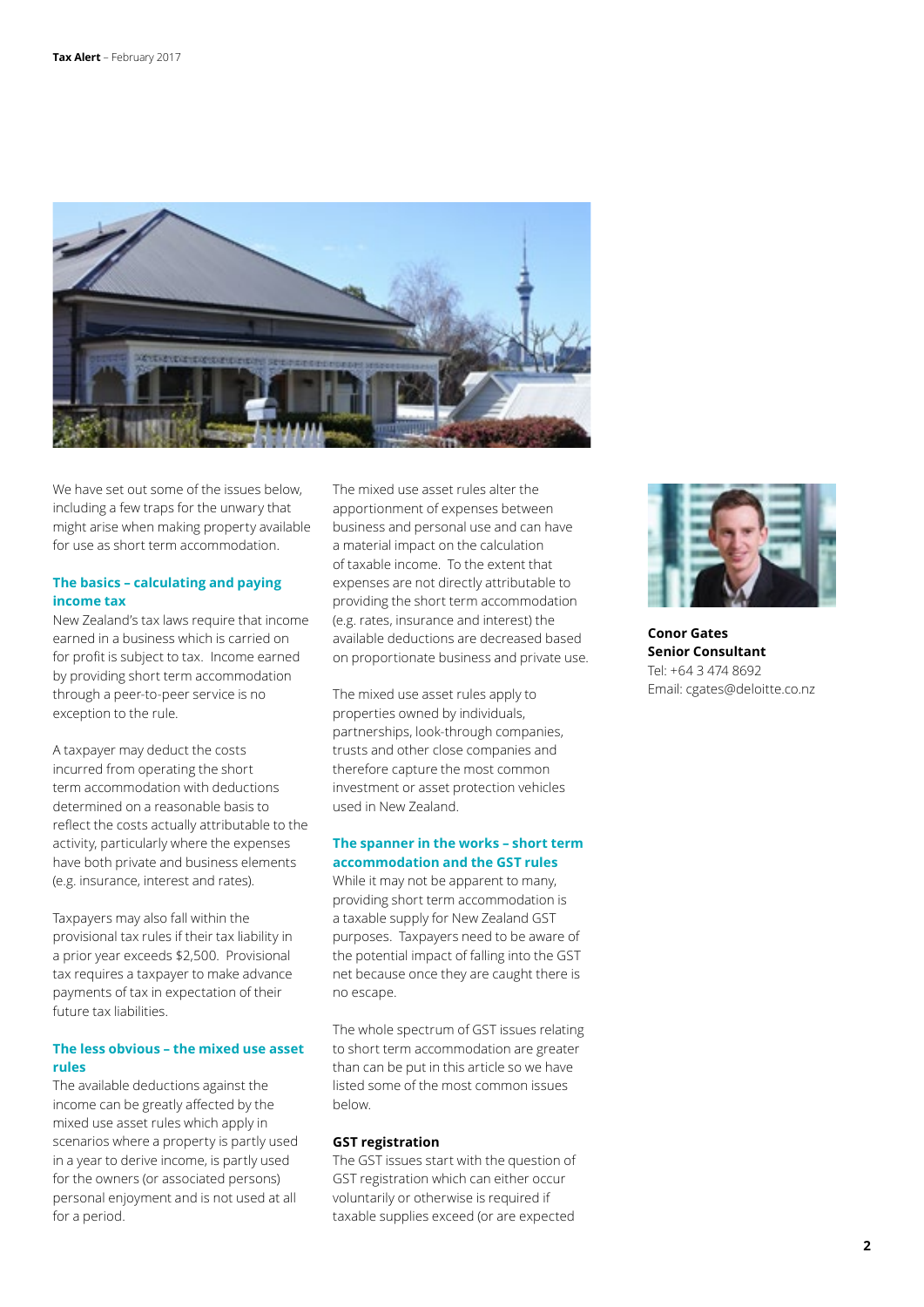to exceed) \$60,000 in any 12 month period. While this seems a lot, this threshold can easily be exceeded in tourist hotspots. For voluntary registrations in an accommodation context it is often necessary to provide a comprehensive business plan to Inland Revenue.

### **Returning GST on rent received and commissions paid**

Commonly taxpayers will receive a net payment from the provider for the rent charged less any commission or other expenses that the provider is entitled to withhold. For New Zealand GST purposes the gross rent must be returned as a taxable supply and any costs subject to GST must be included as a cost in making that taxable supply – the net amount cannot simply be included in the GST return.

### **Making second hand goods claims for costs incurred in the past**

Once in the GST net, generally a taxpayer can recoup (over time) the GST costs paid when the property was acquired. The GST rules provide a specific mechanism for calculating how much GST can be recouped with each return.

### **Accounting for GST on the property at deregistration or on sale**

Potentially, the greatest impact of falling into the GST net is that any eventual sale of the property (or deemed disposal on deregistration) is also subject to GST. As a result, 15% of the sale price of the property must be returned to Inland Revenue (except where the sale occurs between two GST registered parties and the property is going to continue to be used for making taxable supplies). This effectively creates a tax on any capital gain while the property was owned and possibly can end up costing the taxpayer more in GST than would have been made in profits from short term accommodation.

### **Ownership structure and GST**

Where properties are held in family trusts, companies or other investment vehicles and are used for both short term accommodation and private use, there may be requirements to charge a deemed market rental for the private use, with GST on the deemed rental being paid to Inland Revenue.

#### **Warning - Inland Revenue and local government bodies are paying attention**

In recent years, Inland Revenue has been focusing on taxing New Zealand's black economy which is made up in part by taxpayers providing short term accommodation. However, unlike a plumber's cash job or handshake agreements between friends, using an online platform to arrange short term accommodation generates readily accessible electronic records.

Inland Revenue has wide information gathering powers and the ability to request information from online platforms. Inland Revenue can use this information to quickly identify who is providing short term accommodation and request evidence that income has been declared in a tax return and taxes paid.

Similarly with the recent requirement for IRD numbers to be associated with property transactions it is now much easier for Inland Revenue to identify that GST should be paid on the sale of a property.

Local governments are also focused on short term accommodation being provided. Under local council regulations a property used for short term accommodation is generally considered to be a commercial property which may affect rates charges and result in other administrative requirements such as consents to operate. Taxpayers should also consider other contracts held if they are providing short term accommodation to ensure that items such as insurance over the property remains valid.

Providing short term accommodation potentially exposes taxpayers to a variety of different New Zealand tax and other issues that should be considered by hosts when making property available to rent. We recommend potential or current hosts seek tax advice on their situation.

If you require any additional information about this, please contact your usual Deloitte advisor.

Inland Revenue has wide information gathering powers and the ability to request information from online platforms. Inland Revenue can use this information to quickly identify who is providing short term accommodation and request evidence that income has been declared in a tax return and taxes paid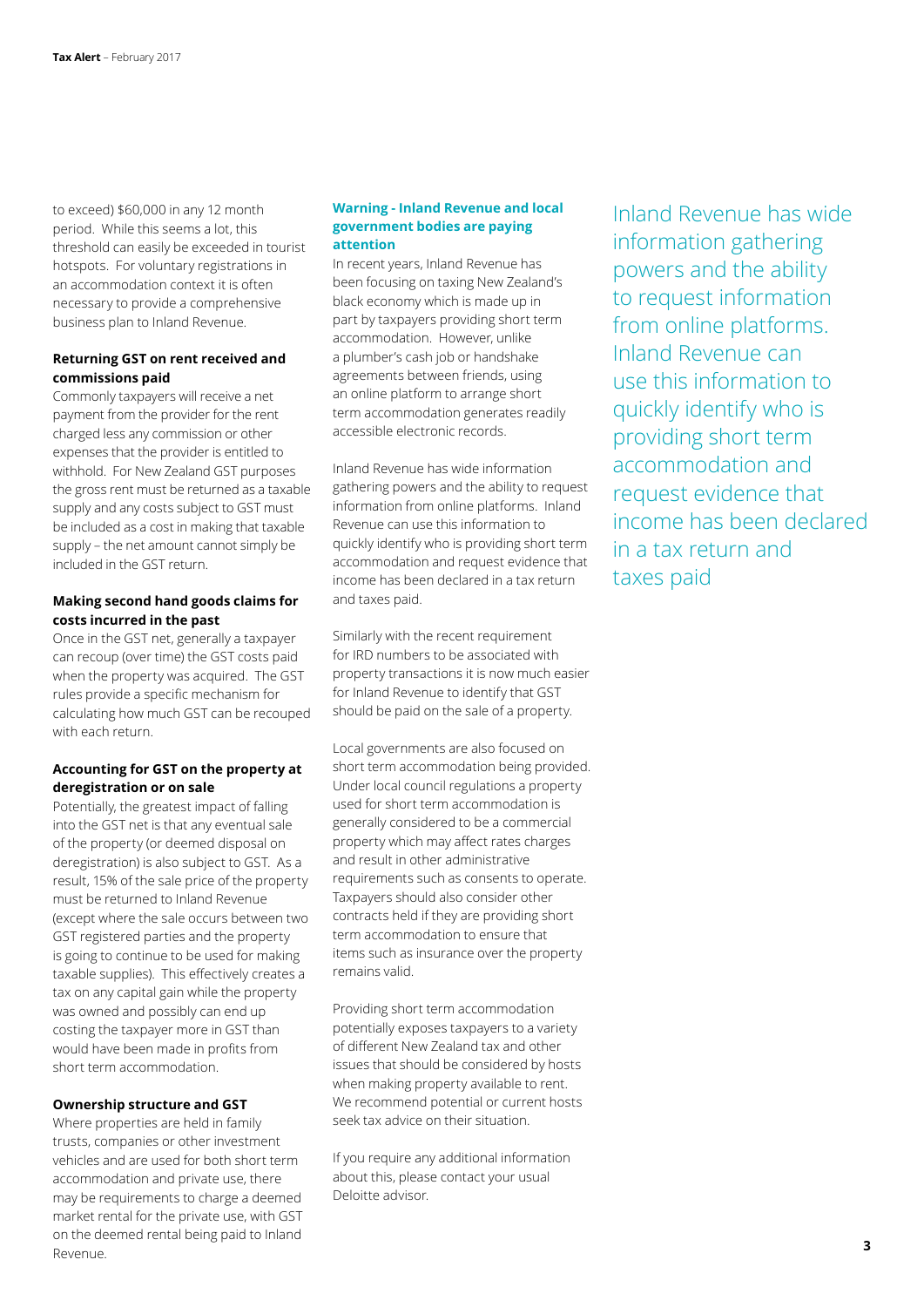## Why New Zealand is unlikely to introduce a diverted profits tax (as such)

On 14 December 2016, Inland Revenue released a [Cabinet Paper](http://taxpolicy.ird.govt.nz/sites/default/files/2016-other-cabinet-paper-transfer-pricing.pdf) which had been prepared by the Ministers of Finance and Revenue, for the purpose of seeking the agreement of the Economic Growth and Infrastructure Committee to prepare and issue a Government discussion document primarily on measures to strengthen New Zealand's transfer pricing rules and prevent overseas companies from avoiding having a permanent establishment.

This is likely in response to growing political and media pressure for the New Zealand Government to follow Australia and the United Kingdom and introduce a diverted profits tax which would tax profits of multinationals that divert profits offshore (rather than allocate them to their New Zealand operations).

The cabinet paper does not contain any firm proposals; rather it outlines a planned approach of releasing a comprehensive discussion document in early 2017 for public consultation. The document also states that "while the majority of multinationals operating here are compliant there is a minority that engage in aggressive tax practices". Thus the discussion document and these proposals are targeted at this minority.

The cabinet paper outlines possible responses to addressing transfer pricing (TP) and permanent establishment (PE) avoidance setting out possible actions, namely:

**•** To adopt the OECD recommendations associated with TP and PE avoidance

that were set out in the Base Erosion and Profit Shifting (BEPS) Action Plan, or

**•** To go beyond the OECD recommendations and introduce a unilateral measure to address diverted profits from TP and PE avoidance in the form of a diverted profits tax (DPT).

In considering whether a DPT would be good for New Zealand or not, the cabinet paper states (at para 18):

*"A DPT would counter non-residents who try to avoid having a taxable presence in New Zealand or who use transfer pricing strategies to reduce the tax payable. Its assessment and collection features would also address some of the practical difficulties of taxing multinationals.* 

*Introducing a DPT would mean that there would be a new type of tax, separate to income tax, to deal with a minority of aggressive multinationals. It could impact on foreign investor's perceptions of the predictability and fairness of New Zealand's tax system for foreign investment. As a separate tax from our general income tax it may produce unintended adverse consequences for taxpayers – especially with regard to normal grouping of tax attributes (for example income tax losses would not be able to be set off against diverted profits). A DPT may also have an unintentional negative impact on compliant taxpayers.* 

*The more we get into imposing arbitrary taxes the greater the risk of other countries doing the same to our exporters. Overall a DPT chips away at the consistency, neutrality and* 

*relative simplicity of our tax system from a global perspective.* 

*Finally, the DPTs that have been proposed in Australia and enacted in the UK respond to particular problems with the application of their own income tax rules to multinationals. While a DPT may be appropriate for the issues Australia and the UK face, it seems more straightforward for us to fix New Zealand's problems with our income tax rules rather than implement a new tax."* 

While a DPT has not been ruled out, the Ministers' preference at this stage is to recommend that New Zealand not introduce a DPT as such, but instead develop a package of anti-avoidance measures to counter TP and PE avoidance. This approach would likely take certain features of a DPT, combine them with the OECD's BEPS measures and make further amendments to domestic tax legislation, particularly to the transfer pricing rules. It is noted that the package would not change the fundamental basis on which nonresidents are taxed and like the Australian and UK DPTs would not tax non-resident suppliers without a material presence in New Zealand. We will have to wait for the discussion document on this package of reforms in early 2017 for more detail.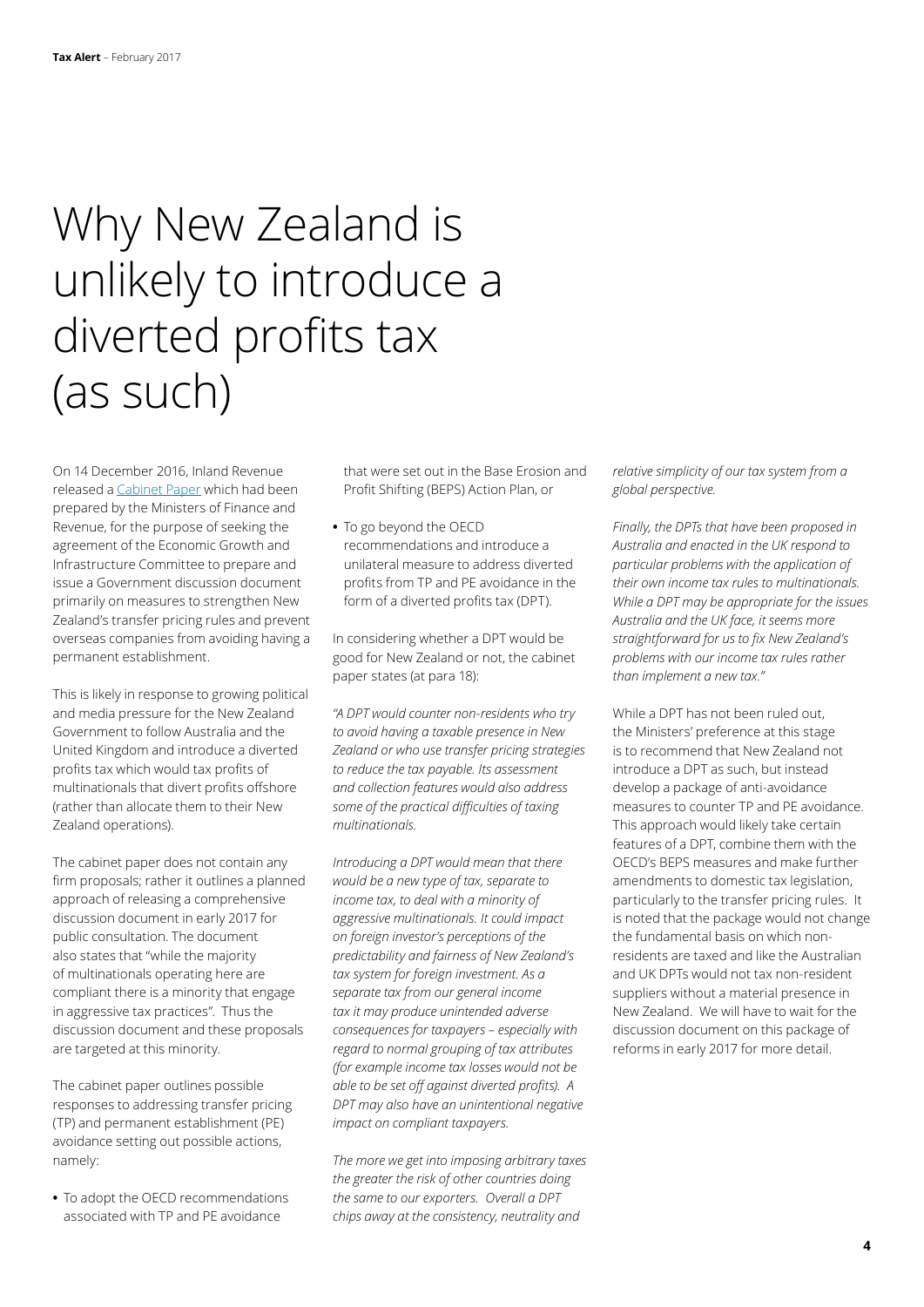# Does complying with complex tax rules for motor vehicles drive you crazy?

### By Robyn Walker and Brad Bowman

As reported in our [December 2016 Tax](https://www2.deloitte.com/nz/en/pages/tax-alerts/articles/business-tax-simplification-measures-are-a-step-closer.html)  [Alert](https://www2.deloitte.com/nz/en/pages/tax-alerts/articles/business-tax-simplification-measures-are-a-step-closer.html), business tax simplification measures are a step closer after the report back of the Taxation (Business Tax, Exchange of Information, and Remedial Matters) Bill ("the Bill"). A number of these measures are targeted at reducing compliance costs faced by businesses, particularly small and medium-sized businesses.

This Tax Alert article will specifically look at measures aimed at simplifying the complex rules around motor vehicles. We will also touch on a few other compliance saving measures for small and medium businesses.

#### **Motor vehicle expenditure**

Under existing motor vehicle expenditure rules, sole traders and partnerships are able to claim tax deductions for the business proportion of the running costs of a motor vehicle. Companies however are able to claim all motor vehicle expenses as a tax deduction but must pay fringe benefit tax ("FBT") if the vehicle is available for private use. The requirement to pay FBT can overtax the business relative to just denying a deduction for the private portion of the vehicle use.

Proposals included in the Bill will extend the current motor vehicle expenditure rules to close companies providing 1 or 2 vehicles to shareholder-employees and no other fringe benefits. As a result, a close company will be able to elect to apply the motor vehicle expenditure rules with a resulting denial of the deduction to the

extent the motor vehicle expenditure relates to the shareholder-employee's private use.

This means, instead of registering for and paying FBT, close companies can deduct motor vehicle expenditure in accordance with the proportion of business use, which can be calculated using actual records, a logbook or in accordance with Inland Revenue's mileage rates.

Before celebrating too much, the election to apply the motor vehicle expenditure rules (instead of the FBT alternative) can only be made for motor vehicles acquired by taxpayers after the beginning of the 2017-18 income year or when a motor vehicle is first used as part of the taxpayer's business after the same date. It is important to note that no other fringe benefits can be provided by the business, which may be a tough test to meet. Once an election is made, it will continue to apply until the close company either disposes of the motor vehicle or stops using it for business purposes.

In addition to the above proposal, the Bill also includes amendments to the "per kilometre rate method" for determining motor vehicle deductions. Under this method, instead of deducting the actual costs incurred (or a portion of them), a taxpayer can deduct a fixed amount per kilometre travelled for business purposes based on rates published by Inland Revenue.



**Robyn Walker National Technical Director** Tel: +64 4 470 3615 Mobile: +64 21 131 5413 Email: robwalker@deloitte.co.nz



**Brad Bowman Senior Consultant** Tel: +64 9 303 0885 Email: bbowman@deloitte.co.nz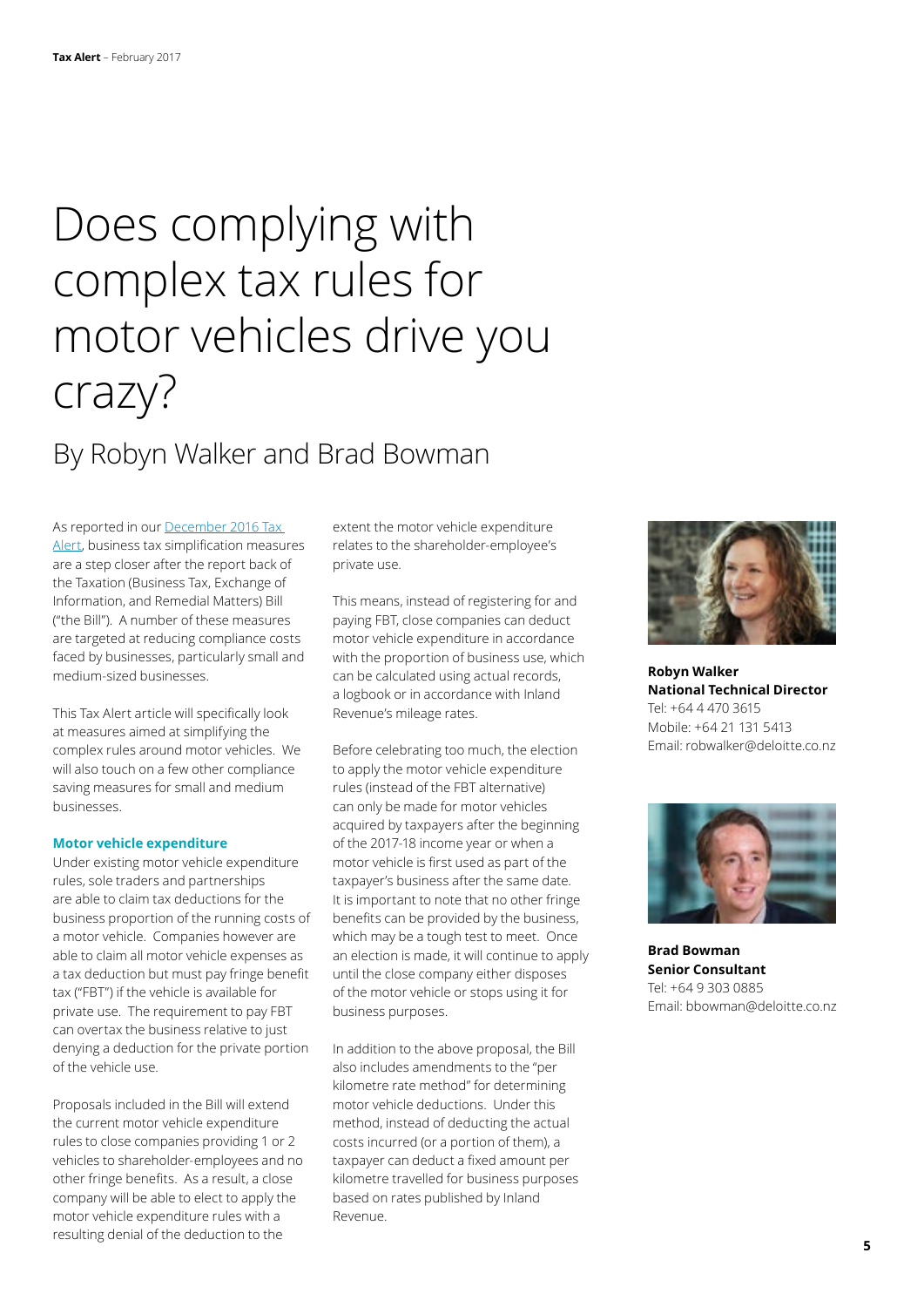

Currently this method is limited to taxpayers whose business travel is 5,000km or less in the income year. This 5,000km or less requirement is set to be removed and replaced with an election requirement. This election would be made via the taxpayer's income tax return. The election is irrevocable and would apply to all income years until the taxpayer disposes of the motor vehicle.

This proposal also applies from the 2017-18 income year.

### **Other compliance saving proposals that you should be aware of**

The Bill includes a number of other compliance saving proposals (a few of which are outlined below). These proposals generally apply from 1 April 2017 or the beginning of the taxpayer's 2017-18 income year.

**•** The self-correction threshold is set to increase to \$1,000 (previously \$500). This means minor errors of less than \$1,000 in tax can be corrected in the taxpayer's subsequent return (whether it is income tax, GST, FBT or another tax), which has the effect of eliminating the need to request the Commissioner to correct the error. This will also eliminate potential penalties and use of money interest. Note: our article on proposals to modify the Tax Administration Act 1994 includes details on further improvements to this rule.

- **•** Under current RWT rules, taxpayers may be required to renew their certificate of exemption annually. Proposals seek to require Inland Revenue to issue RWT exemption certificates for an unlimited period. This should eliminate compliance costs associated with renewing these certificates.
- **•** The annual FBT threshold is set to be increased from \$500,000 to \$1 million of PAYE/ESCT. This means more taxpayers would qualify for annual rather than quarterly FBT returns.
- **•** The 63-day employment income rule is set to become optional. Taxpayers who do not wish to incur the compliance cost involved with tracking payments paid within 63 days of the end of the income year will not have to and can simply claim a deduction for expenditure paid within the income year.

### **Deloitte comment**

We welcome the changes included in the Bill. These changes are appropriately targeted at areas where taxpayers currently incur significant compliance costs for very little return. We are particularly pleased to see pragmatic and logical changes with respect to the complex tax implications of providing motor vehicles to shareholderemployees. Changes included in the Bill are likely to result in reduced compliance costs for businesses, particularly small and medium-sized businesses.

If you have any question in relation to this article, please contact your usual Deloitte advisor.

These changes are targeted at areas where taxpayers currently incur significant compliance costs for very little return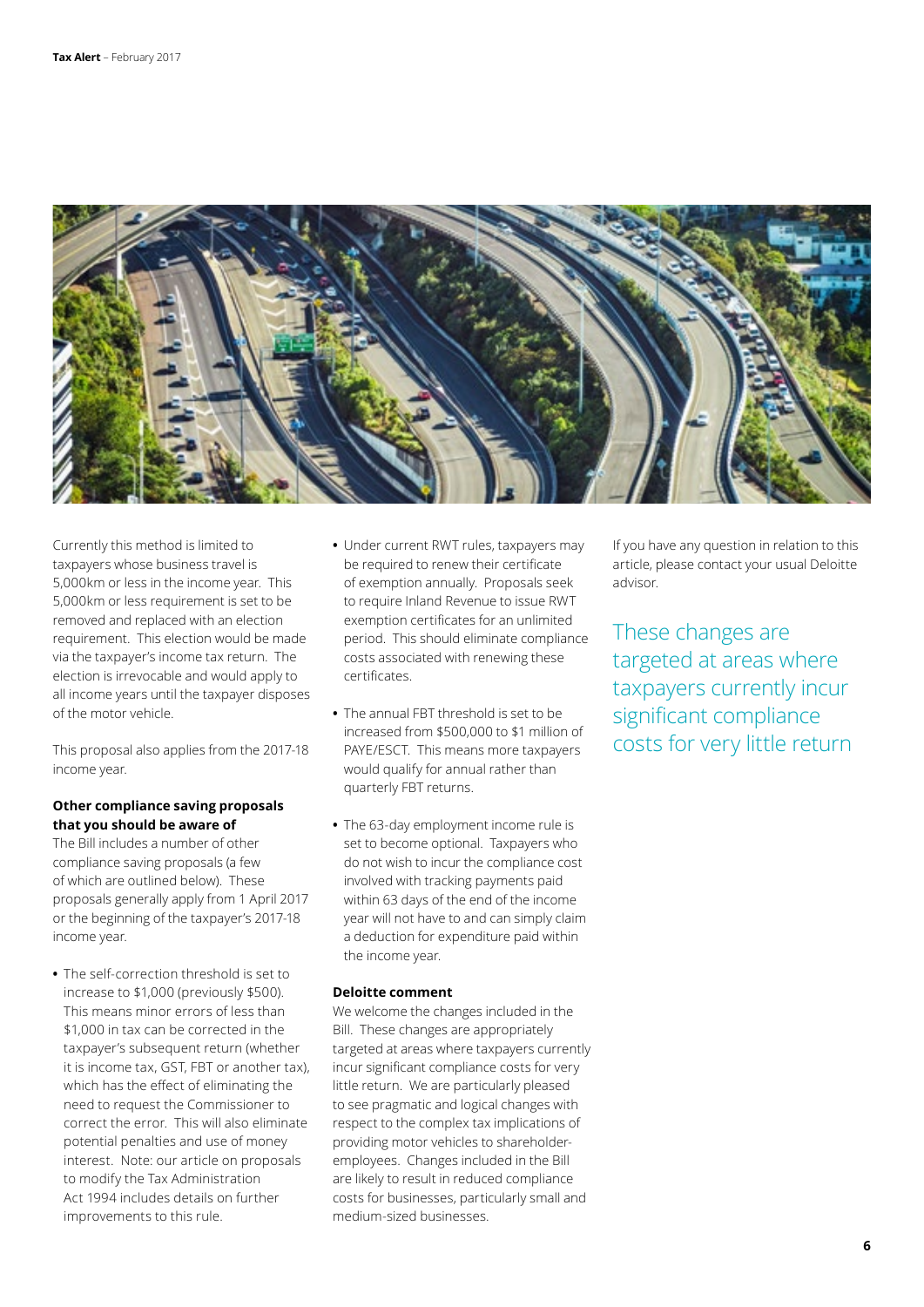# Making Tax Simpler: A New Tax Administration Act

### By Robyn Walker and Rebecca Osborn

As kids are all returning to start a new school year and dreading upcoming Shakespearian reading assignments, the tax community has its own summer reading project with a looming deadline. Just before Christmas the latest and seventh chapter of "Making Tax Simpler" was released. At 93 pages Making Tax Simpler: Proposals for modernising the Tax Administration Act: A Government Discussion Document (the discussion document) is tough going and could suffer a bad case of TL;DR (urban slang for "Too long; didn't read").

Fortunately we're providing you with a summary of the key points of the document, while also trying to not have this article labelled as TL;DR.

The purpose of the discussion document is to provide greater details of the Government's proposals towards a new Tax Administration Act (TAA), having released an earlier discussion document on the same topic. While it would be easy to write the discussion document off as a bit of a bore, it's important to remember that the TAA outlines the fundamental rights and obligations of taxpayers and provides Inland Revenue with expansive powers to collect information and impose penalties.

A key theme running through the proposals is greater flexibility. More discretion for the Commissioner, greater use of regulations, wider powers of information collection and sharing. Overall we think these are positive changes for the tax system. The current TAA is restrictive and often hampers the smooth and efficient administration of our tax system.

A common theme from submissions on the first discussion document was that there is a need for the Commissioner to have greater flexibility in the application of the law but that this shouldn't be at the expense of transparency in her decision making

There are some real wins for taxpayers in these proposals. We outline below some of the major proposals to be aware of.

### **The role of the Commissioner of Inland Revenue (the Commissioner)**

The current TAA charges the Commissioner with responsibility for the care and management of the tax system. As part of this responsibility, the Commissioner's duty is to collect the highest net revenue over time. This allows the Commissioner discretion in how she collects tax if overall it will be beneficial to the tax system, for example by encouraging voluntary compliance. Inland Revenue has come under criticism in the past for how narrowly these provisions have been interpreted. Many have argued the Commissioner's care and management responsibilities allow the Commissioner to apply the tax law as the policy intends, despite errors or gaps in legislation, however the Commissioner does not see her current powers as extending this far.

A common theme from submissions on the first discussion document was that there is a need for the Commissioner to have greater flexibility in the application of the law but that this shouldn't be at the expense of transparency in her decision



**Robyn Walker National Technical Director** Tel: +64 4 470 3615 Mobile: +64 21 131 5413 Email: robwalker@deloitte.co.nz



**Rebecca Osborn Manager** Tel: +64 4 470 3691 Mobile: +64 27 259 3610 Email: rosborn@deloitte.co.nz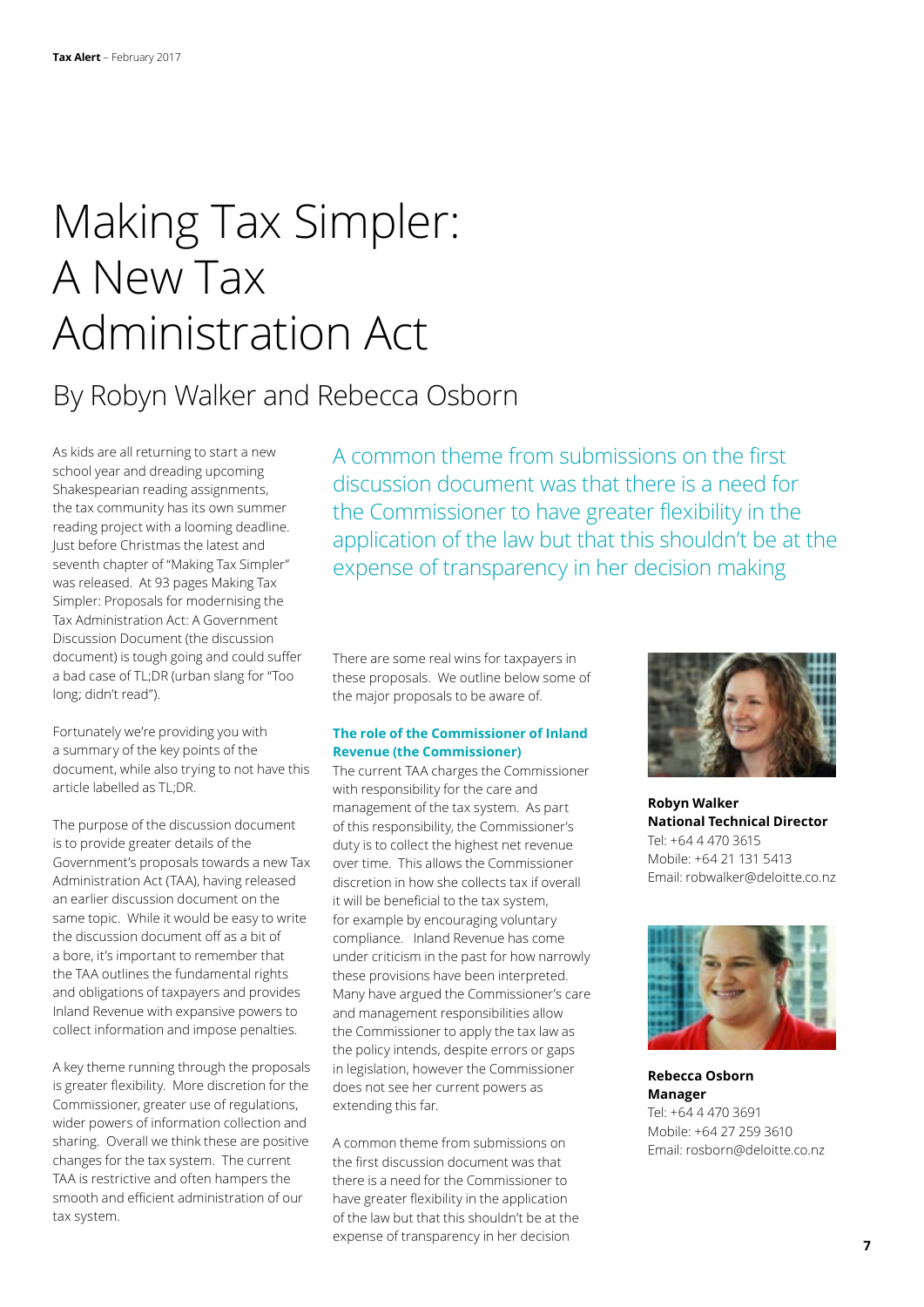

making. The discussion document outlines proposals to extend the care and management powers to allow the Commissioner greater administrative flexibility in limited circumstances. These include where minor legislative anomalies are discovered, where a strict interpretation of the legislation would be contrary to long-established practice of both the Commissioner and taxpayers or where the result under the law would create inequity to a broad group of taxpayers.

This is a very welcome proposal. Taxpayers have long been frustrated by situations where everyone is in agreement that the law is broken or doesn't quite work as intended, yet the Commissioner has felt constrained to a strict interpretation of the tax acts. Greater flexibility for the Commissioner does raise a natural concern of whether such a power could be abused. In this regard, instead of a blanket criterion that the discretion could only be exercised in a way that is taxpayer favourable, it is proposed that taxpayers would be able to choose whether to apply any care and management decision to their particular circumstances. This is a clever solution, and is consistent with one of the overall goals of the Business Transformation programme to empower taxpayers to take control of their tax obligations. Additional safeguards are also proposed, such as a three year time limit before legislative amendments are required.

Further, under the role of the Commissioner it is proposed to make greater use of regulations for tax administration processes. This is also a positive change as the current TAA often constrains Inland Revenue's ability to just get the job done.

### **Confidentiality**

An integral part of the current TAA is the obligation on the Commissioner to keep information collected secret and to only use such information for tax purposes. This is a key pillar in New Zealand's system of voluntary tax compliance and self-assessment. However, the cliché that information is power has never been truer and there is increasing pressure on Inland Revenue to share information with other government departments and agencies. A major component of the Government's Better Public Services initiatives is the wider and smarter use of data held by the government.

While Inland Revenue does already share some information with other government agencies, the Government's aim is to modernise the rules to better allow for sharing in the future while maintaining taxpayer confidentiality. The Government is proposing to replace the existing "tax secrecy" rule with a rule that Inland Revenue must keep confidential information that relates to the affairs of, or identifies a taxpayer. The intention is that this will protect sensitive taxpayer information but allow for the release of generic, not-taxpayer-specific information. It is also contemplated that some taxpayer specific information should be shared across agencies when it is in the interests of the public good, such as ensuring people receive their correct entitlements from the government. It is not intended to limit the government agencies that are able to obtain information from Inland Revenue, however, there will be a safeguard in place that the agency must be able to lawfully collect the information it its own right.

There has been a slow erosion of tax secrecy over the last few years and the changes proposed are a continuation of this. For the majority of taxpayers these may be welcome proposals as increasingly citizens expect greater co-operation between government agencies to maximise efficiencies and reduce duplication of effort.

#### **Information collection**

Continuing the theme of the power of information, it is proposed that the new TAA will include a provision that allows for the making of regulations covering the repeat collection of external data sets. While the Government's view is that Inland Revenue's existing data collection powers are working well, greater powers are required to access large third-party data sets. It is envisaged that the collection of such information would assist Inland Revenue in pre-populating returns and also be used for education and tax compliance purposes.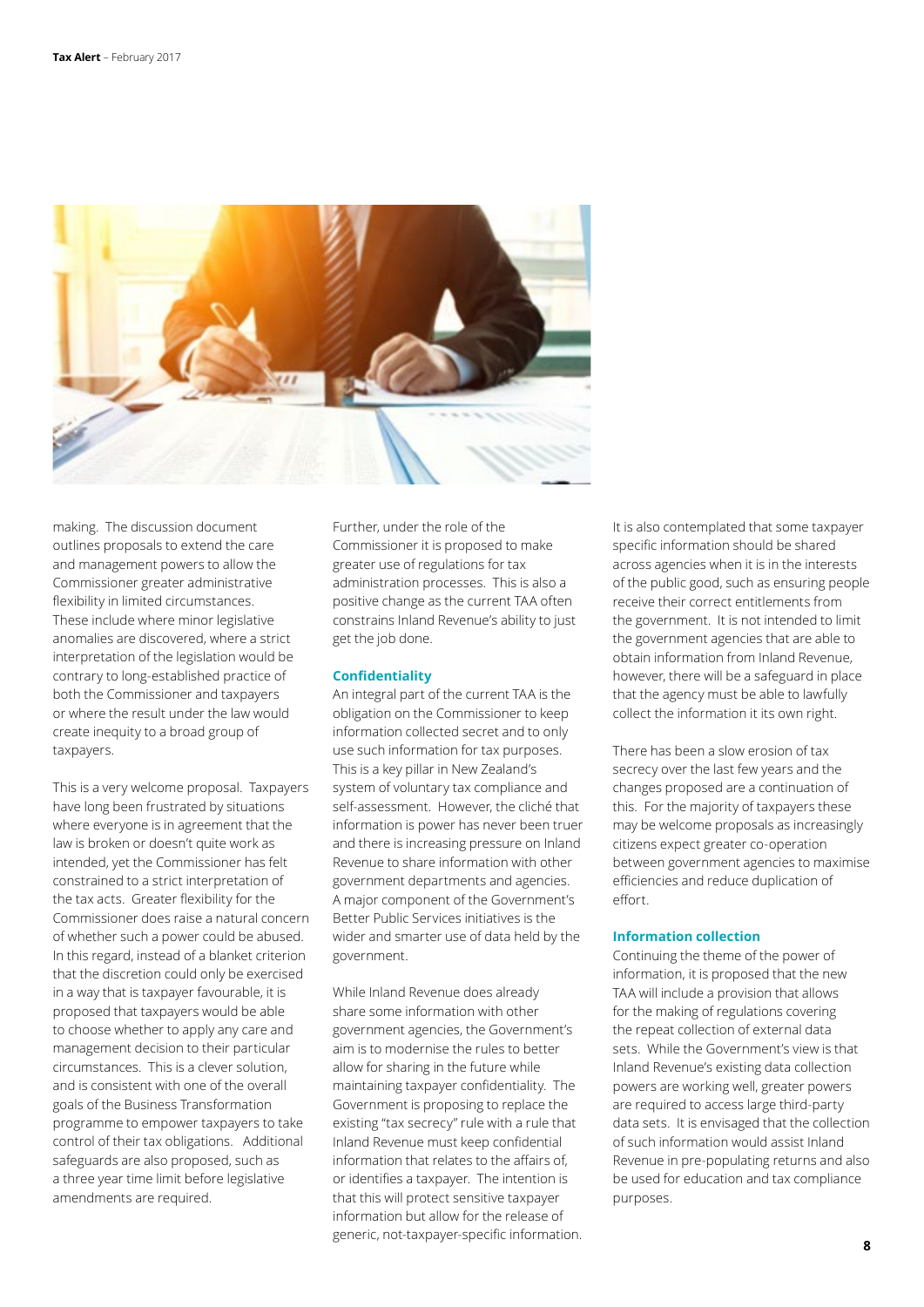From an integrity of the tax system point of view, this is a positive change. It has been estimated that the "black economy" in New Zealand (i.e. income not reported to Inland Revenue) could be in the vicinity of \$10 - \$20 billion dollars annually. Greater access to information and the use of analytics should assist Inland Revenue to identify these tax dodgers. However, information isn't free and businesses will have to wear the costs of providing additional information to Inland Revenue.

#### **The role of taxpayers**

New Zealand's tax system is built around a concept of self-assessment. Where it is ultimately determined the original self-assessment was incorrect there are a series of formal processes that must be followed to amend the assessment. Significant resources are also employed in Inland Revenue's audit function to assure compliance. Inland Revenue's evolving approach to tax compliance is shifting away from that traditional audit model and towards helping taxpayers "get it right from the start". A key way Inland Revenue hopes to achieve this is by interacting earlier with taxpayers and to provide advice and certainty through these interactions.

Proposals outlined in the discussion document to facilitate this include:

- **•** Expanding the scope of the binding rulings regime;
- **•** Significantly reducing the fees for obtaining a binding ruling, particularly for SMEs; and
- **•** Allowing for post assessment binding rulings.

The proposals will also empower taxpayers with a wider ability to self-correct errors – currently taxpayers can only self-correct errors under \$500 (soon to be increased to \$1,000). The Government is proposing to increase this amount to the lower of \$10,000 and 2% of their taxable income or output tax for the relevant period. This is a really positive step and should minimise compliance costs for a number of taxpayers, particularly SMEs. That said, the amount is still too small to be meaningful for larger organisations.

Submissions can be made on the discussion document until 24 February 2017. If you have any questions regarding the discussion document, or would like to make a submission, please contact your usual Deloitte tax advisor.

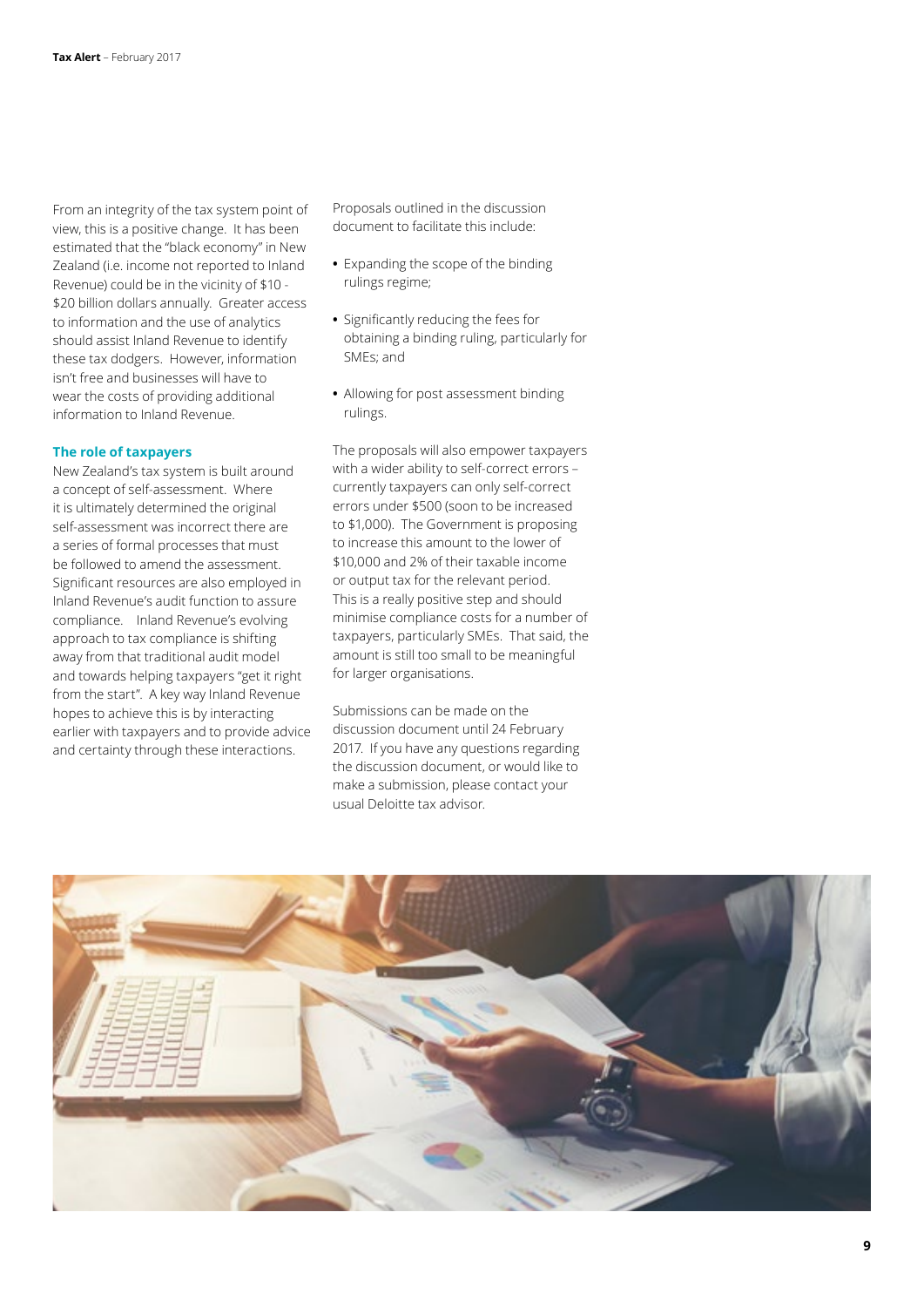## Proposals to exclude services provided to nonresidents in connection with land from being GST zero-rated are causing uncertainty

### By Andrea Scatchard

Any mention of GST in the press in recent months has most likely been concerned with the so called Netflix tax, the imposition of a GST obligation on certain nonresident suppliers of remote and primarily digital services. While the theory behind these changes may be fascinating to tax professionals and academics, the changes themselves have little practical relevance to most businesses in New Zealand. Indeed it is really only at a personal level that individuals have been generally affected, when their Netflix, Spotify or other similar bill has increased in price.

What is less well known to the general public is that in conjunction with these changes there are proposals to reduce the ability to zero-rate services relating to land, where these services are provided to non-resident customers by New Zealand suppliers.

While services supplied to non-residents who do not physically receive those services in New Zealand are often zerorated, the current GST legislation excludes from zero-rating services which are "directly in connection with" land in New Zealand. As a general rule, services must physically change the land in question in order to be considered directly in connection with that land. This is a wellestablished and understood test which

The Commentary on the Bill and the Regulatory Impact Statement both refer to services provided by solicitors, real estate agents and architects as the types of services which are intended to be covered by the proposals

has been the subject of judicial decision, giving rise to a line between zero-rated and standard rated transactions which is generally clearly understood by taxpayers.

The Taxation (Annual Rates for 2016-17, Closely Held Companies, and Remedial Matters) Bill proposes to further exclude from zero-rating services which are in connection with land, or an improvement to land, located in New Zealand, where those services are intended to enable or assist a change in the physical condition, ownership or legal status of the land or improvement.

If we put aside the question of whether this is conceptually an appropriate extension of GST in New Zealand, and accept that

the change will happen, the immediate concern is how should taxpayers interpret the phrase "intended to enable or assist a change in the physical condition, ownership or legal status of the land or improvement"? No guidance is given in the legislation.

The Commentary on the Bill and the Regulatory Impact Statement both refer to services provided by solicitors, real estate agents and architects as the types of services which are intended to be covered by the proposals. These types of services are explained as being "services that form an integral part of a process of physically changing the land, but do not do so themselves", and there is logic in the argument that these services enable or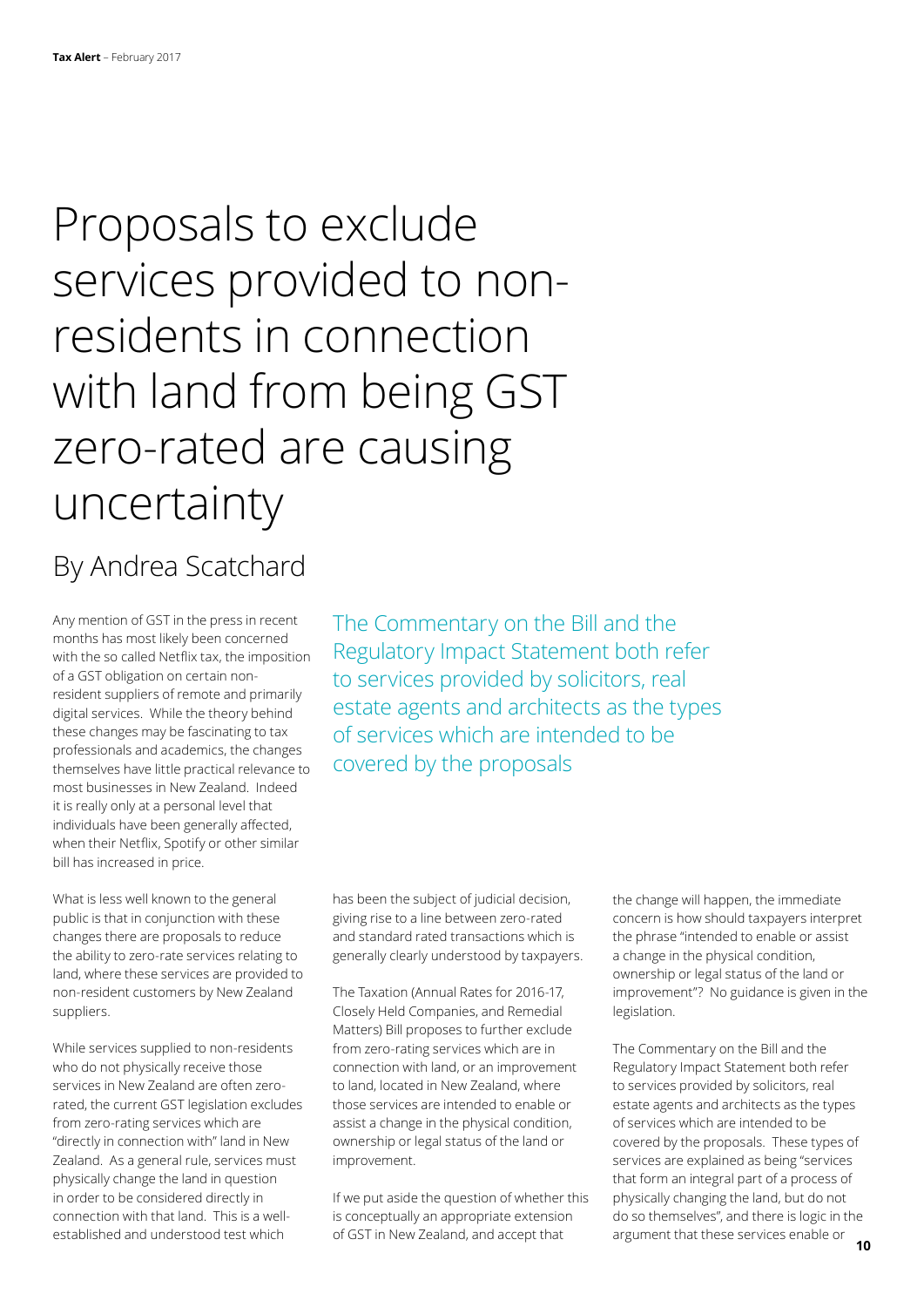

assist a change in ownership of the land in question.

However there is a much broader range of services that could potentially be affected by the changes. Consider the ancillary services that a land buyer or seller may require as part of a land transaction – advertising services, valuation reports, council LIM reports and property inspection services to name just a few. There is no clarity at all about whether these types of services will be affected by the changes. Inland Revenue officials have indicated that a Tax Information Bulletin will provide clarification through a detailed analysis of the changes, but this will necessarily only be issued after enactment of the Bill.

The Bill is currently awaiting its second reading, and with Parliament not sitting again until 7 February it is expected to be well into March before the Bill receives Royal assent. The changes are intended to take effect from 1 April 2017, which leaves little time for the Inland Revenue guidance to be issued, for taxpayers to digest its contents and determine whether their specific supplies are affected, to seek professional advice if necessary and make any system or procedural changes that may be required, all before 1 April 2017.

The process is unnecessarily rushed, and in the absence of early clear guidance on the application of the rules, taxpayers risk adopting a GST treatment which may turn out to be incorrect, with the associated penalty and interest risk if it turns out they got that treatment wrong.

If your business needs guidance through these changes, please contact one of our indirect tax specialists.



**Andrea Scatchard Associate Director** Tel: +64 7 838 4808 Mobile: +64 27 496 8782 Email: ascatchard@deloitte.co.nz

However, there is a much broader range of services that could potentially be affected by the changes. Consider the ancillary services that a land buyer or seller may require as part of a land transaction – advertising services, valuation reports, council LIM reports and property inspection services to name just a few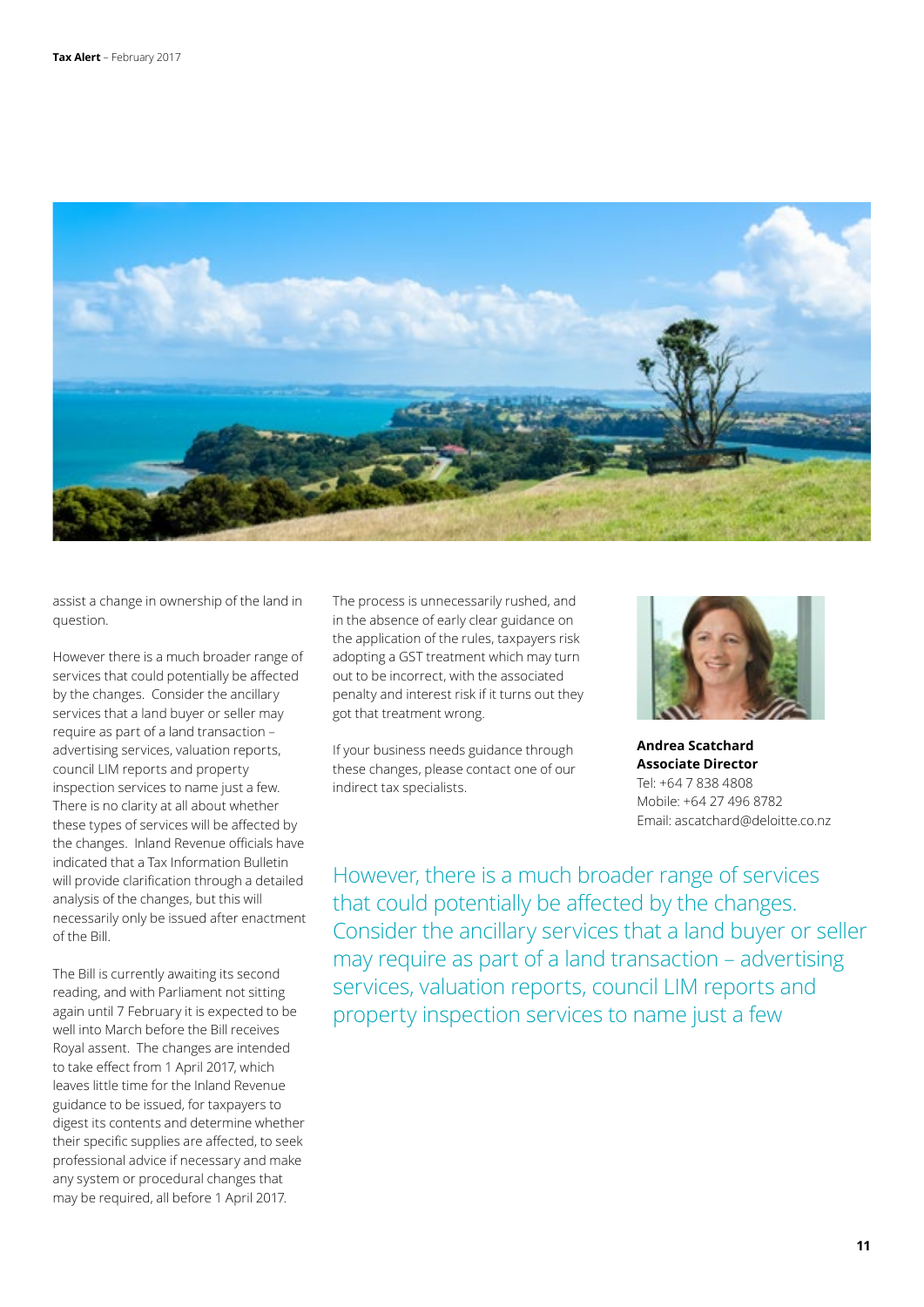# Reforms for Non Resident Withholding Tax and Approved Issuer Levy

### By Emma Marr

Proposals to amend the non-resident withholding tax (**NRWT**) and approved issuer levy (**AIL**) rules are a step closer to enactment, as the May 2016 Bill, which included extensive reforms to the rules, was reported back to Parliament in late 2016. Further details on the proposals can be found in our [May 2016 Tax Alert article](https://www2.deloitte.com/nz/en/pages/tax-alerts/articles/tax-bill-reforms-galore.html?id=nz:2em:3cm:4taxalert:5awa:6taxalertmay16).

As we noted when the Bill was introduced, these proposals are particularly complex. Taxpayers with overseas borrowing, whether related party or not, should be getting in touch with their Deloitte tax advisor to ensure they are prepared for the reforms when they come in to force (either on the date of enactment, which is expected to be in the next couple of months, or from the start of the next income year after enactment).

Three main aspects of the reforms are discussed below. Limitations on the offshore and onshore branch exemptions are also incorporated in the Bill. Officials accepted a number of submissions suggesting drafting changes to these rules.

#### **Removing timing mismatches**

The Bill introduces new rules aimed at removing the ability for associated taxpayers to benefit from a mismatch between when income tax deductions are available for interest expenditure and when the associated NRWT liability arises. Currently the liability to pay NRWT on an amount of interest may arise later than the deduction for that interest payment. Under the proposed new rules, which introduce the concept of non-resident financial arrangement income (**NRFAI**), the ability to defer an NRWT liability on a related party debt will be limited and should more closely align with the income tax deduction (calculated under the financial arrangement, or FA rules) available to the borrower for that interest.

The NRFAI rules introduce a deferral calculation performed from the end of the second year of a FA. The calculation compares interest deductions available on that FA up to the end of the year immediately prior to the year the calculation is being performed with interest payments made on the FA in the years up to the end of the year of calculation, plus any interest payments made after the balance date but before the NRWT is due (being within the third month following balance date). This approach recognises that interest may often be accrued up to year end then paid shortly thereafter, and does not intend to alter that type of arrangement – more significant deferrals are targeted. If total interest payments divided by total deductions is less than 90%, NRFAI arises and NRWT will be payable.

In a simple example, say a loan was taken out in late 2018 with a non-resident related party, after the enactment of the Bill. The borrower has a 31 March balance date. At the end of the second income year following the creation of the loan (the 2020 income year) the New Zealand borrower must compare the interest deductions available on the loan for the 2019 year (the year immediately before 2020) with the interest payments made in the 2019 and 2020 income years plus any that might have been paid up to 20 June 2020 (the due date of the NRWT on the NRFAI if any is due). If the interest payments made exceed 90% of the interest deductions



**Emma Marr Associate Director** Tel: +64 9 303 0726 Mobile: +64 21 475 530 Email: emarr@deloitte.co.nz

available then no NRFAI arises and NRWT will not be payable. However if the interest payments made are less than 90% then the shortfall to the 90% amount is deemed NRFAI and is liable to NRWT.

The Bill introduces a de minimis level of total expenditure under all related party debts of the borrower and any companies in the same group of companies in the prior year of \$40,000. In this case no NRFAI can arise.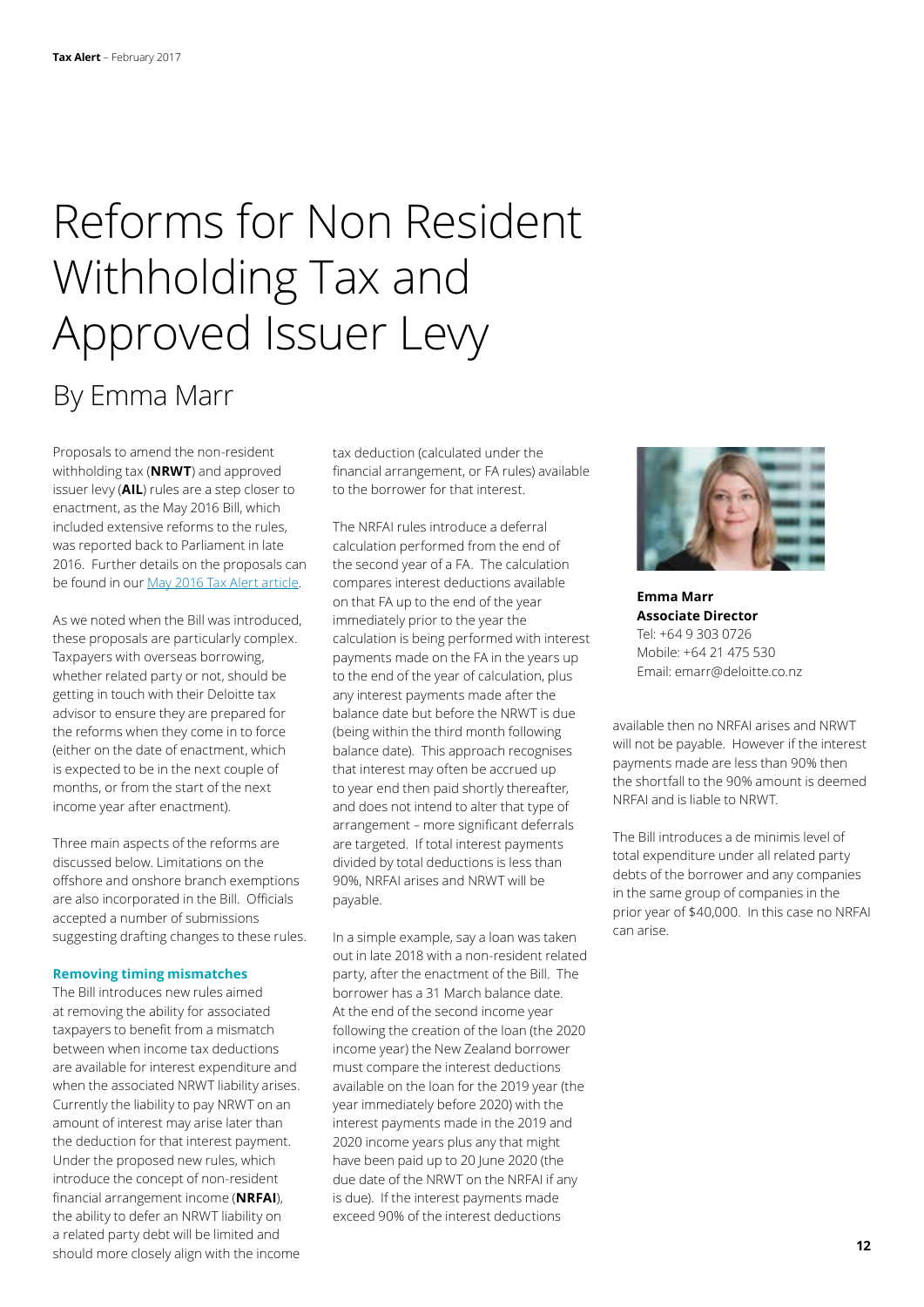

A number of submissions were made on the Bill, ranging from the popular submission that the reforms shouldn't go ahead at all, to more detailed submissions on how the wording of the proposed legislation could be improved. Some comments in the Official's Report, as well as changes made to the legislation as a result of these submissions include:

- **•** Clarifying that the new NRWT rules are only intended to apply to arrangements that provide funding, not arrangements such as interest rate or foreign exchange swaps, or collateral held as security on a derivative.
- **•** Clarifying and improving the terminology used in the new rules by referring to a "borrower" and a "lender" rather than "Person A" and "Person B".
- **•** Undertaking to clarify a number of aspects of the new rules by publishing examples in a *Tax Information Bulletin* after the legislation is passed. (It is always preferable that legislation can be understood on its own without extra explanation, but it appears these particular rules will not be).

Submissions that the new rules are overly complex were not addressed by Officials in the Report. Further, alternative suggestions to the proposals made by submitters, such as a targeted anti-avoidance rule or denying interest deductions until NRWT is paid were rejected by Officials (partially, and somewhat ironically, on the basis that they would be too complex).

Although taxpayers may not need to adjust their current practices following the enactment of the new rules, they will still need to understand them, perform the required calculations, and document the outcome of the calculations in order to support their tax position.

The deferral calculation can only create NRFAI after the end of the second year of a financial arrangement. In the first year the deferral calculation is deemed to be over 90%. The new rules will apply to existing arrangements on and after the first day of the borrower's income year that starts after the date of enactment. For all other arrangements (i.e. new FAs) the rules will apply from the date of enactment.

### **Tightening AIL criteria by widening definition of 'related parties'**

The Bill also tightens the criteria that must be met in order to pay AIL (at a rate of 2%) rather than NRWT (generally 10% or 15%). AIL cannot be paid on loans between related parties and the changes address the concern that parties are structuring around the rules to pay AIL instead of NRWT. The Bill widens the definition of situations that are between related parties, to target back-to-back loans and multiparty lending arrangements interposing a third party to mask what would otherwise be an associated party loan. The AIL rules will also introduce the concept of nonresidents "acting together", who will now be related parties (a similar concept exists in the thin capitalisation rules).

The reported-back Bill makes some changes to these proposed reforms.

- **•** The circumstances in which parties will be treated as creating a back-to-back loan are narrowed and the test now requires that the arrangement has the 'purpose or effect' of creating FA expenditure without any corresponding NRWT liability.
- **•** Rules creating an "as agent" tax liability for the direct lender in a back-to-back loan arrangement (i.e. the bank) have been amended to allow lenders to reduce the likelihood that they would have any obligation to pay NRWT on behalf of a borrower.
- **•** Other drafting changes are recommended, including moving the definition of a 'non-resident owning body' from the thin capitalisation rules to the general definition section of the legislation.

Reforms to the AIL rules will apply from the date of enactment of the Bill.

### **New AIL registration criteria abandoned**

The major change to the NRWT/AIL proposals in the reported-back Bill is that strict new limitations on when a security can be registered for AIL have been scrapped. This is a welcome development, as the proposals were very restrictive and would have effectively closed the door to AIL to all but a few New Zealand borrowers.

For further information on these complex rules, please contact our usual Deloitte tax advisor.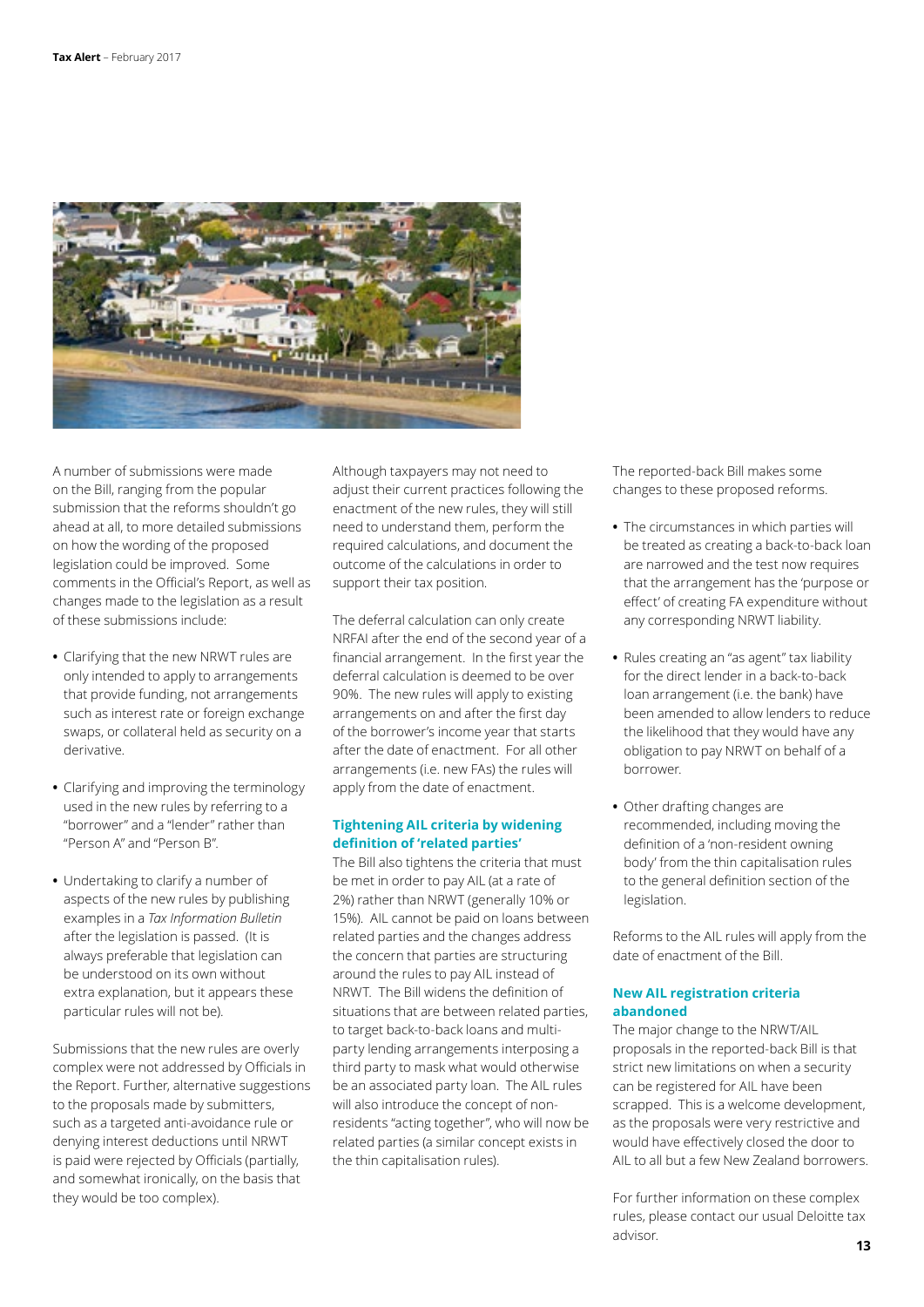### A snapshot of recent tax developments



### **Guidance on seismic assessment costs now finalised**

Inland Revenue has finalised Questions We've Been Asked 16/08 – Income tax – deductibility of the costs of obtaining a detailed seismic assessment of a building ("QBWA"). The QBWA considers whether expenditure incurred in obtaining a detailed seismic assessment ("DSA") of a building is deductible. The Commissioner concludes that DSA costs are revenue and therefore deductible in most circumstances. The exception is where DSA costs are incurred as part of an existing capital project, in which case they are capital and non-deductible.

### **Changes to filing GST online**

Inland Revenue's improved My GST online service is available from 7 February 2017. Users of the updated system will be able to:

- **•** File GST returns through myIR accounts;
- **•** Access GST account information, including statements and notices;
- **•** See when GST returns and payments are due;
- **•** Include attachments to support GST returns; and

**•** Request the transfer of GST refunds to another GST account.

In addition to this, the Tax Administration (Direct Credit of GST Refunds) Order 2016 states that from the same date, GST may be refunded by direct credit under section 184A of the Tax Administration Act 1994 to a bank account nominated by the taxpayer. This means GST refunds can now be paid electronically.

### **CRS: Draft AEIO guidance released**

In preparation for the implementation of the OECD's Common Reporting Standard ("CRS") for the Automatic Exchange of Financial Account Information in Tax Matters, Inland Revenue has released a 189-page draft guidance document. The draft guidance seeks to help financial institutions prepare for their obligations as early as possible and outlines how they will be affected and their CRS responsibilities. Following the enactment of the relevant legislation, a finalised guidance document will be prepared which will take into account public submissions on this draft.

Inland Revenue is inviting feedback or questions by 28 February 2017.

### **Inland Revenue's internal approach to managing changes or perceived changes to interpretation or practice**

On 12 January 2017, Inland Revenue published its internal approach for dealing with changes to (or perceived changes to) its tax and social policy technical interpretation or practice of administering tax legislation. The broad approach has four steps.

- 1. Identify a potential change or perceived change situation.
- 2. Establish whether the position being proposed is actually a change from the Commissioner's earlier position or could be seen as a change.
- 3. Determine how to apply that "new" position if there is a change, or perceived change, in position.
- 4. Determine how (when and in what format) to communicate the Commissioner's approach to the matter internally and externally.

Generally, where the change results in a position less favourable to taxpayers, the position will be applied prospectively. If unfavourable to taxpayers, the Commissioner may apply the change retrospectively under section 113 of the Tax Administration Act 1994. Prior settlements and time-barred periods are unaffected by subsequent changes in position in either direction.

### **Inland Revenue finalise piece on the derivation of professional services income**

On 20 December 2016, Inland Revenue finalised IS 16/06: When is income from professional services derived ("IS 16/06"). For tax purposes, there are two main methods for determining when an amount of income has been derived: cash basis or accrual basis. While there is no general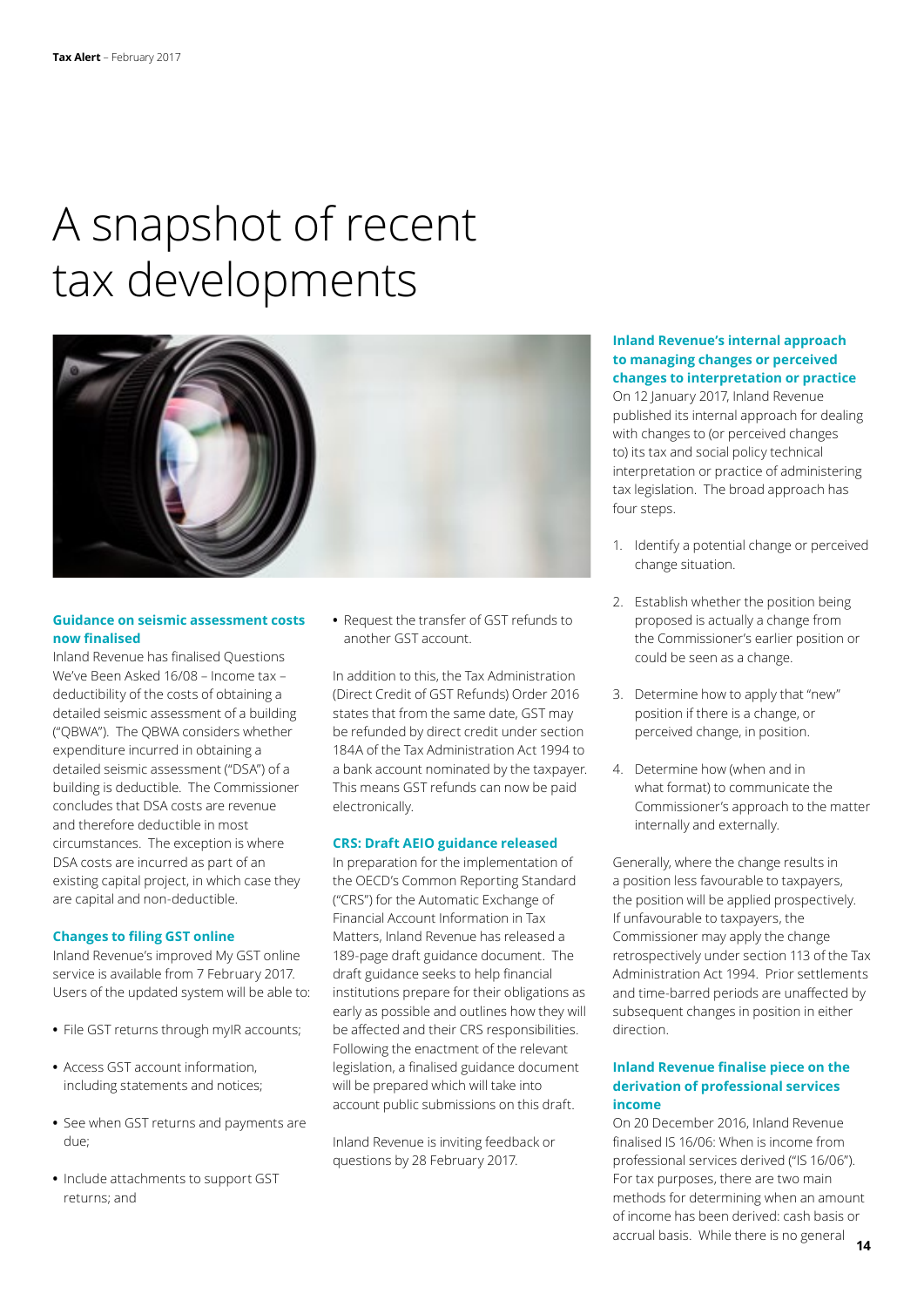rule of law requiring particular professions to account for income using one method or the other, Inland Revenue prescribes a number of factors (based on case law) that should be considered when determining which method is appropriate for a particular business or profession.

#### **Income tax treatment of unclaimed amounts of \$100 or less**

On 31 January 2017, Inland Revenue released Public Rulings BR Pub 17/01 Income Tax – Treatment of unclaimed amounts of \$100 or less and BR 17/02 Income tax – Treatment of unclaimed amounts of \$100 or less – amounts held on trust ("Public Rulings"). The Public Rulings, effective from the 2017/2018 income year, provide guidance on when amounts of unclaimed money under section 4(1) of the Unclaimed Money Act 1971 of less than \$100 are derived as income when received in the course of business (not capital in nature).

### **Draft rulings released on the income tax treatment of the alteration of rights attached to shares**

On 6 November 2016, Inland Revenue released two draft rulings relating to the income tax treatment of the alteration of rights attached to shares and the disposition of these shares under the personal property provisions (i.e. section CB 4 of the Income Tax Act 2007). The rulings clarify that altering rights attached to shares does not involve the disposal of shares.

### **Judith Collins appointed as Minister of Revenue**

On 18 December 2016, Prime Minister Bill English announced the new Cabinet line-up and that Judith Collins has been appointed as the Minister of Revenue (replacing Michael Woodhouse).

#### **BEPS update**

A number of BEPS-related documents have been released, including the following.

- **•** An updated version of the BEPS Action 4 report, which includes further guidance on the design and operation of the group ratio rule and issues specific to the banking and insurance sectors.
- **•** A discussion draft on the follow-up work on the interaction between the treaty provisions of the report on BEPS Action 6 and the treaty entitlement of non-CIV funds
- **•** Key details of jurisdictions' domestic legal frameworks for CbC reporting (related to BEPS Action 13).
- **•** Additional interpretive guidance on the CbC reporting standard (related to BEPS Action 13).

### **Commissioner's interim operational position on calculating PAYE on nonresident seasonal workers' holiday pay**

Inland Revenue has released the Commissioner's interim operational position on calculating PAYE on nonresident seasonal workers' holiday pay. Under the position, a non-resident seasonal worker should be subject to the "NSW" tax code and attract a PAYE withholding rate of 10.5% on their New Zealand-sourced employment income.